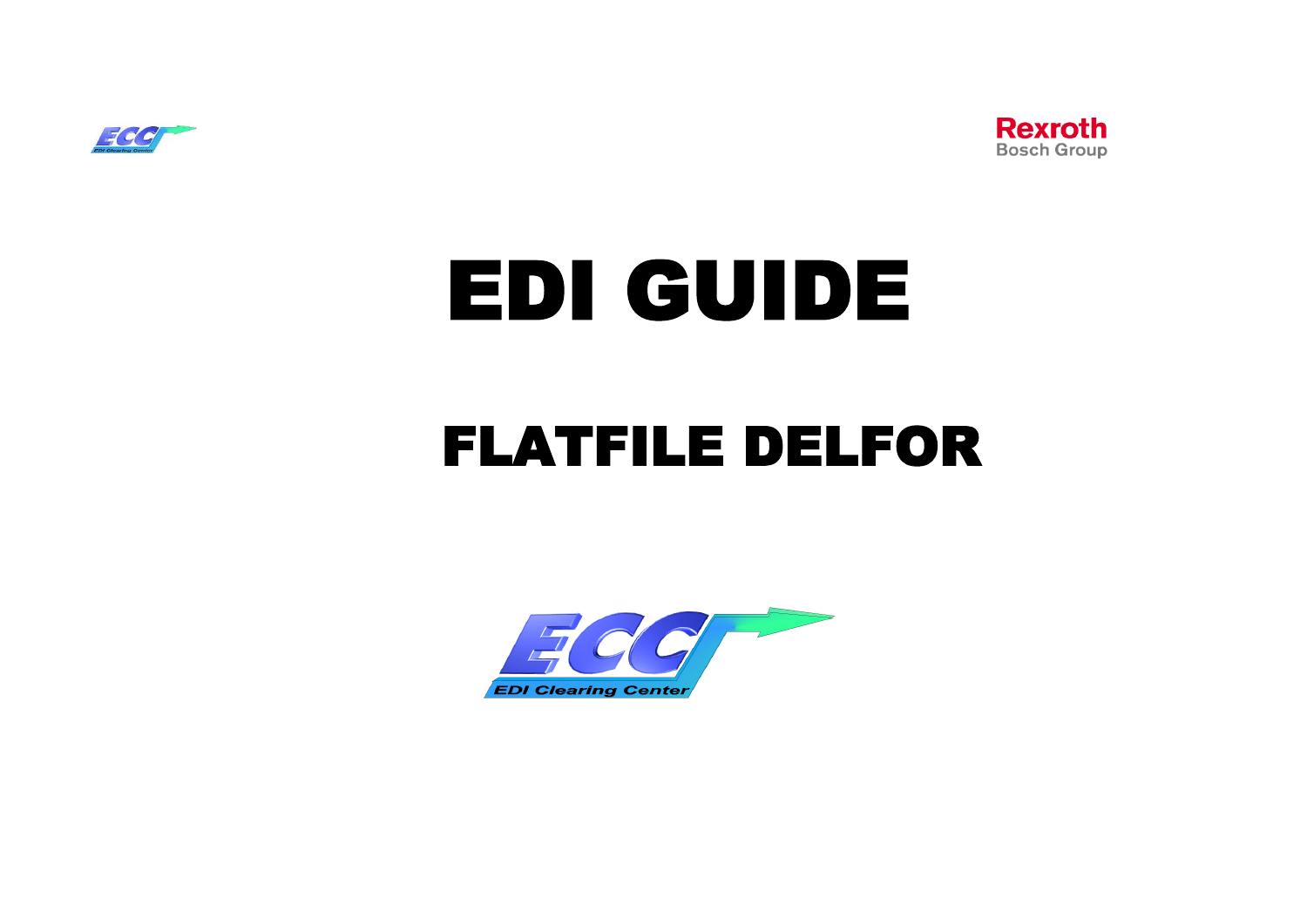



#### **Who should read this document?**

This document is for EDI-administrators who will implement these guidelines to be able to send FLATFILE - DELFOR orders to Bosch Rexroth AG.

#### **Explanation of usage:**

Each flatfile consists of a header, several line items, per line item several schedule records and a trailer record. The file can contain more than one schedule. The structure always begins with a header record followed by a line item record, followed by schedule records. At the end of each file there is a trailer record which contains the number of transmitted lines, excluding the trailer record.





#### **Example with one line item and 3 schedules Example with 2 line items and 3 schedules each**



If you have questions to this guide, send an e-mail to: **SupportSales.EDI@de.bosch.com**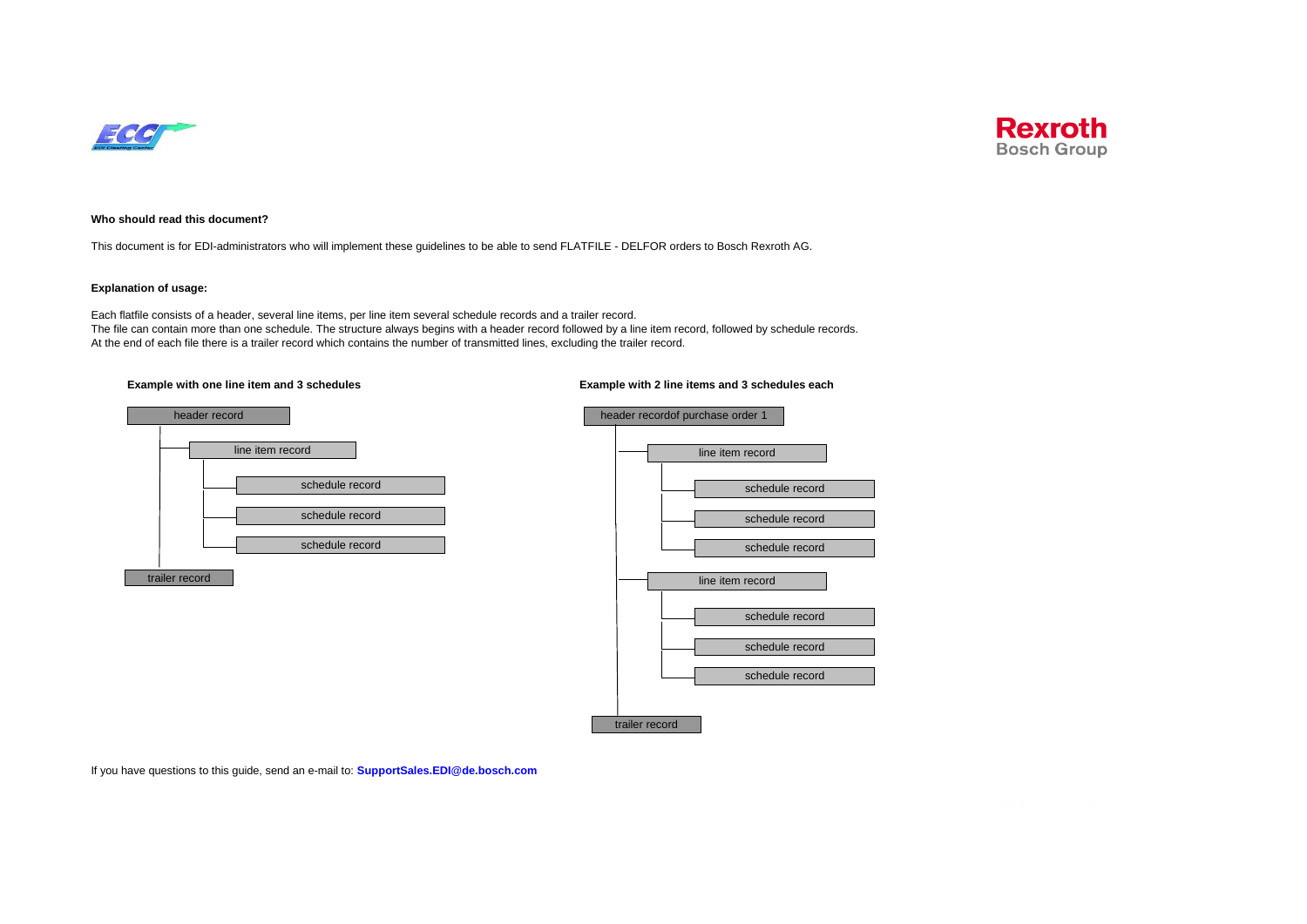



# **Header record**

| No.                     | <b>Description</b>                          | Example                 | Remark          |                 |                 |                 | Start   Length   End   Decimal | (R)equired-<br>(O)ptional | Data-Type   |
|-------------------------|---------------------------------------------|-------------------------|-----------------|-----------------|-----------------|-----------------|--------------------------------|---------------------------|-------------|
|                         | 1. Schedule Header Information              |                         |                 |                 |                 |                 |                                |                           |             |
| $\vert$ 1               | Qualifier "H" for header data               |                         |                 |                 |                 |                 |                                |                           | <b>CHAR</b> |
| $\overline{2}$          | Document number                             | 42                      |                 |                 | 35              | 36              |                                |                           | <b>CHAR</b> |
| $\overline{3}$          | Document date                               | 20070201                | format yyyymmdd | 37              | 8 <sup>1</sup>  | 44              |                                |                           | <b>CHAR</b> |
| $\overline{4}$          | <b>Order Number</b>                         | 551234564788            |                 | 45              | 35              | 79 <sub>l</sub> |                                |                           | <b>CHAR</b> |
| $\overline{\mathbf{5}}$ | Sold-to-Party                               | 6032253                 |                 | 80              | 10 <sub>h</sub> | 89              |                                |                           | <b>CHAR</b> |
| $6\overline{6}$         | Ship-to Party                               | 6063331                 |                 | 90 <sup>1</sup> | 10              | 99              |                                |                           | <b>CHAR</b> |
| $\overline{7}$          | Ship-to address: partner name               | <b>Bosch Rexroth AG</b> |                 | 100             | 35              | 134             |                                |                           | <b>CHAR</b> |
| $\overline{\mathbf{8}}$ | Ship-to address: street                     | Zum Eisengiesser 1      |                 | 135             | 35              | 169             |                                |                           | <b>CHAR</b> |
| 9                       | Ship-to address: zip-code                   | 97816                   |                 | 170             | 9               | 178             |                                | lO                        | <b>CHAR</b> |
| 10                      | Ship-to address: city                       | Lohr am Main            |                 | 179             | 35              | 213             |                                |                           | <b>CHAR</b> |
| 11                      | Ship-to address: country (2-digit ISO-Code) | <b>DE</b>               |                 | 214             | $\overline{2}$  | 215             |                                |                           | <b>CHAR</b> |
| 12                      | <b>Place of discharge</b>                   | W <sub>123</sub>        |                 | 216             |                 | 219             |                                | lo                        | <b>CHAR</b> |
| 13                      | Supplier number                             | 17000001                |                 | 220             | 10 <sup>1</sup> | 229             |                                |                           | <b>CHAR</b> |
| 14                      | Message Type                                | <b>DELFOR</b>           |                 | 230             | 10 <sub>h</sub> | 239             |                                | R                         | <b>CHAR</b> |
| 15                      | <b>Carriage Return Line Feed</b>            | "CRLF"                  |                 | 240             |                 | 240             |                                |                           | <b>CHAR</b> |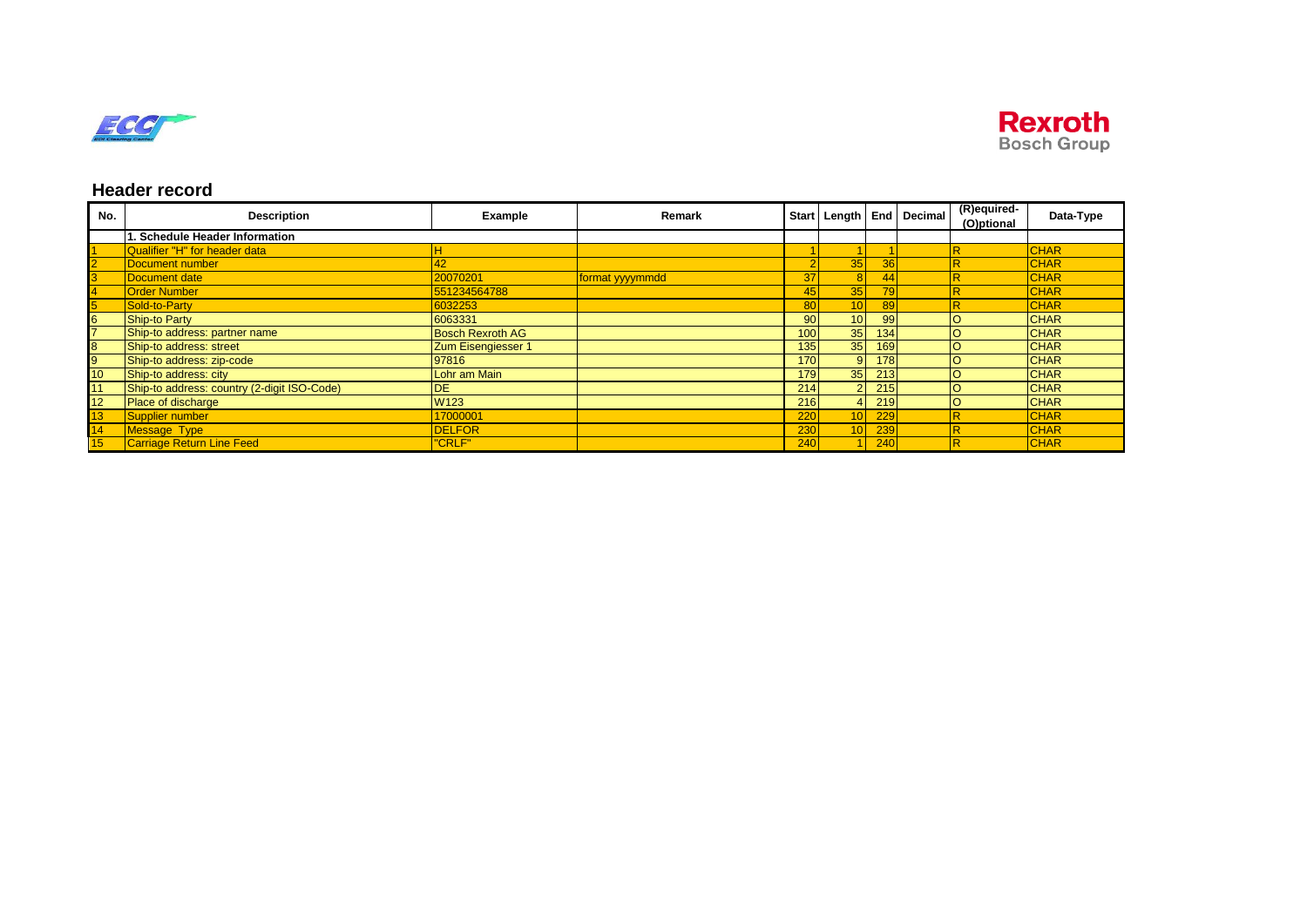



# **Line item record**

| No.                     | <b>Description</b>                  | Example      | Remark                  |                 |                 |     | Start   Length   End   Decimal | (R)equired-<br>(O)ptional | Data-Type   |
|-------------------------|-------------------------------------|--------------|-------------------------|-----------------|-----------------|-----|--------------------------------|---------------------------|-------------|
|                         | 2. Schedule Line item information   |              |                         |                 |                 |     |                                |                           |             |
| $\overline{1}$          | Qualifier "L" for line item data    |              |                         |                 |                 |     |                                |                           | <b>CHAR</b> |
| $\overline{2}$          | Material number of customer         | R900310277   |                         | 2 <sup>1</sup>  | 18              |     |                                |                           | <b>CHAR</b> |
| $\overline{3}$          | <b>Material Description</b>         | VALVE        |                         | 20 <sup>1</sup> | 40              | 59  |                                |                           | <b>CHAR</b> |
| $\overline{4}$          | Material number of supplier         | 987654321    |                         | 60              | 18 <sup>l</sup> | 77  |                                | $\circ$                   | <b>CHAR</b> |
| $\overline{\mathbf{5}}$ | <b>Order Number</b>                 | 551234564788 |                         | <b>78</b>       | 35              | 112 |                                |                           | <b>CHAR</b> |
| $6\overline{6}$         | <b>Previous delivery schedule</b>   | 1025465789   |                         | 113             | 35              | 147 |                                |                           | <b>CHAR</b> |
| $\overline{7}$          | Date of last schedule               | 20070117     | format YYYYMMDD         | 148             | 8               | 155 |                                |                           | <b>CHAR</b> |
| $\overline{\mathbf{8}}$ | <b>Drawing number</b>               | <b>5A</b>    |                         | 156             | 5               | 160 |                                | $\circ$                   | <b>CHAR</b> |
| 9                       | <b>Received quantity</b>            | 500.000      |                         | 161             | 15              | 175 | 3 <sup>o</sup>                 |                           | <b>CHAR</b> |
| 10                      | <b>Received cumulative quantity</b> | 2650.000     |                         | 176             | 15 <sup>1</sup> | 190 | 3R                             |                           | <b>CHAR</b> |
| 11                      | Ordered cumulative quantity         | 2700.000     |                         | 191             | 15              | 205 | 3 <sup>o</sup>                 |                           | <b>CHAR</b> |
| 12                      | <b>Backorder quantitiy</b>          | 50.000       |                         | 206             | 15              | 220 | 3 <sup>o</sup>                 |                           | <b>CHAR</b> |
| 13                      | Despatch note number                | 174567892    | number of last delivery | 221             | 35              | 255 |                                |                           | <b>CHAR</b> |
| 14                      | Date of last delivery               | 20070115     | format YYYYMMDD         | 256             | 8               | 263 |                                | $\circ$                   | <b>CHAR</b> |
| 15                      | <b>Carriage Return Line Feed</b>    | "CRLF"       |                         | 264             |                 | 264 |                                |                           | <b>CHAR</b> |

# **Schedule record**

| No. | <b>Description</b>                     | Example    | Remark                                          |                 |                 |                 | Start   Length   End   Decimal | (R)equired-<br>(O)ptional | Data-Type   |
|-----|----------------------------------------|------------|-------------------------------------------------|-----------------|-----------------|-----------------|--------------------------------|---------------------------|-------------|
|     | 3. Schedule delivery information       |            |                                                 |                 |                 |                 |                                |                           |             |
|     | Qualifier "D" for delivery information |            |                                                 |                 |                 |                 |                                |                           | <b>CHAR</b> |
|     | Scheduling conditions                  |            | $1 = fix$ , $4 = forecast$ , $10 = immediately$ |                 |                 |                 |                                |                           | <b>CHAR</b> |
|     | <b>Order Quantity</b>                  | 2.000      |                                                 |                 | 15 <sub>h</sub> |                 | 3R                             |                           | <b>CHAR</b> |
|     | Unit of Measure                        | <b>PCE</b> |                                                 | 19              |                 | 21              |                                |                           | <b>CHAR</b> |
|     | Delivery date*                         | 20070227   | format corresponding to field 6                 | ∠∠              |                 | 29              |                                |                           | <b>CHAR</b> |
|     | Date format                            |            | $D = day$ , $W = week$ , $M = month$            |                 |                 | 37              |                                |                           | <b>CHAR</b> |
|     | Carriage Return Line Feed              | "CRLF"     |                                                 | 38 <sub>l</sub> |                 | 38 <sup>1</sup> |                                |                           | <b>CHAR</b> |

**\* date formats to be used: D = yyyymmdd e.g. 20070227 W = yyyyww e.g. 200709 M = yyyymm e.g. 200702**